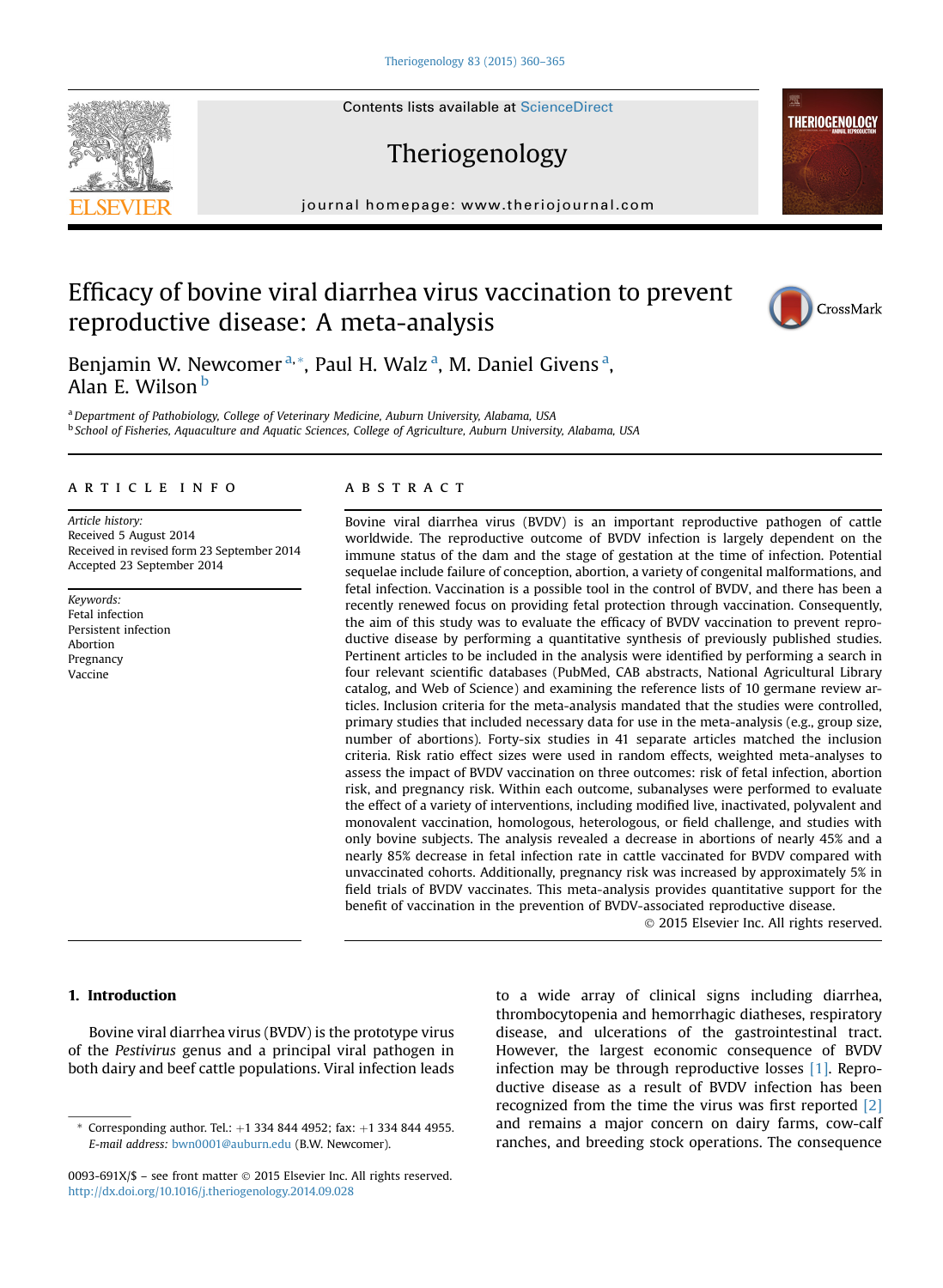of BVDV infection on reproduction depends largely on the immune status of the dam and the stage of gestation at the time of infection. Exposure of naive cattle to the virus at or near the time of breeding can result in reduced pregnancy rates because of decreased conception rates and early embryonic death  $[3,4]$ . Abortion is most common in the first trimester but may occur at any time during gestation, including the third trimester. Viral exposure of the fetus between 18 and 125 days of gestation may lead to immunotolerance and persistent infection. Persistently infected (PI) calves are often weak at birth but may be phenotypically normal and are important to the epidemiologic aspects of viral propagation as they consistently shed high levels of virus in the environment. Infection during crucial times of organogenesis may also result in congenital defects including cerebellar hypoplasia, microphthalmia, hydranencephaly, hypotrichosis, and brachygnathism.

Control of BVDV is currently exerted primarily through strict biosecurity, eradication efforts, vaccination, or a combination of these factors. One of the primary aims of BVDV vaccination is to prevent the creation of PI calves that act as reservoirs of the virus. Although this goal was recognized by the mid-1970s  $[5,6]$ , the efficacy of early vaccines to prevent fetal infection was often incomplete [\[7,8\]](#page-5-0). Improper vaccine usage has also contributed to their limited efficacy [\[9,10\].](#page-5-0) More recently, several BVDV vaccines have been licensed that carry fetal protection claims with at least 365 days duration of immunity. Despite this, accounts of fetal infection in calves born to vaccinated dams continue to be reported in the literature  $[11-13]$  $[11-13]$ leading some to question the efficacy of BVDV vaccination to prevent reproductive disease. Consequently, the objective of this study was to analyze the published data in regard to the efficacy of BVDV vaccination to decrease the risk of abortion, the probability of fetal infection, or to prevent a decrease in pregnancy risk.

## 2. Materials and methods

In May 2014, a search for articles was performed in four relevant scientific databases (PubMed, Web of Science, CAB Abstracts, and National Agricultural Library catalog) using the keywords "BVDV vaccine" or "BVDV" and "vaccine." The search results were not restricted by limitations on language or year of publication. The reference lists of several review articles on BVDV and BVDV vaccination [\[1,14](#page-5-0)–22] were examined for further pertinent studies. Additional articles were found by cross-referencing citations in retrieved articles. Studies identified from online databases and previous publications were selected for inclusion in the meta-analysis if the following criteria were met: (1) the study was relevant to the objective of the analysis; (2) the study was a controlled, primary study; and (3) data for further analysis could be extracted for at least one of the three outcomes of interest.

From all studies meeting the inclusion criteria, data relating to the outcomes of interest were extracted. To analyze the risk of fetal infection, the number of PI animals and total animals born were noted. Alternatively, precolostral positive antibody titers to BVDV in newborn animals were used as evidence of fetal infection in studies in

which viral challenge occurred following the susceptible window for the creation of PI animals. For the abortion risk, the number of total recorded abortions and the number of pregnant animals were documented. The total number of abortions was used for the analysis rather than only those abortions confirmed to be caused by BVDV as many aborted fetuses were lost to follow-up and the etiologic cause could not be ascertained. For pregnancy risk analysis, the number of recorded pregnancies and the number of animals bred by artificial insemination or exposed to a bull were extracted from each study. Data were analyzed using a commercial meta-analysis software program (Biostat, Englewood, NJ, USA). Studies in which no events were recorded for both the treatment and control groups and studies in which the number of events equaled the group size in both groups were excluded from further analysis by the software. The risk ratio (RR) for each outcome in individual studies was used as the effect size metric. The RR compares the probability of an event occurring in an exposed (i.e., vaccinated) group with the probability of the event occurring in a nonexposed (i.e., unvaccinated) group. When there is no difference in risk between groups, the RR equals 1. If the RR is greater than 1, the event is more likely in the exposed group; when the RR is less than 1, the exposure is deemed to have a protective effect on the measured outcome. Results were presented as means bounded by 95% confidence intervals. Means were statistically different ( $P < 0.05$ ) from the null hypothesis (i.e., no effect of vaccination) when the 95% confidence interval did not include 1. Weighted metaanalysis was performed using a random-effects model to compare mean effect sizes across treatment types. Weighting of the data is performed inherently by the commercial software and is based on the inverse of the sampling variance and by the variability across the population effects.

To examine the effect of certain vaccine and virus factors, additional quantitative syntheses were performed within each outcome of interest using a subset of the identified studies relevant to that outcome. Within each outcome, the effects of modified live (MLV), inactivated, polyvalent or monovalent vaccines, homologous, heterologous, or field challenge, and vaccination studies using only cattle were evaluated. Studies included in the analysis of homologous challenge were those reports in which the challenge genotype was known to be included in the vaccine; studies included in the analysis of heterologous challenge were those investigations in which the challenge genotype was not included in the vaccine. Consequently, studies reporting a field challenge were not included in these subanalyses as the challenge strain could not be ascertained. At least three relevant studies for each subanalysis were deemed necessary to report the results of the meta-analysis.

## 3. Results

A combined total of 1164 reports were returned by the four databases. After removal of duplicate citations and studies irrelevant to this meta-analysis, a total of 46 studies in 41 reports were identified for meta-analysis. One study using a vaccine subsequently found to contain a BVDV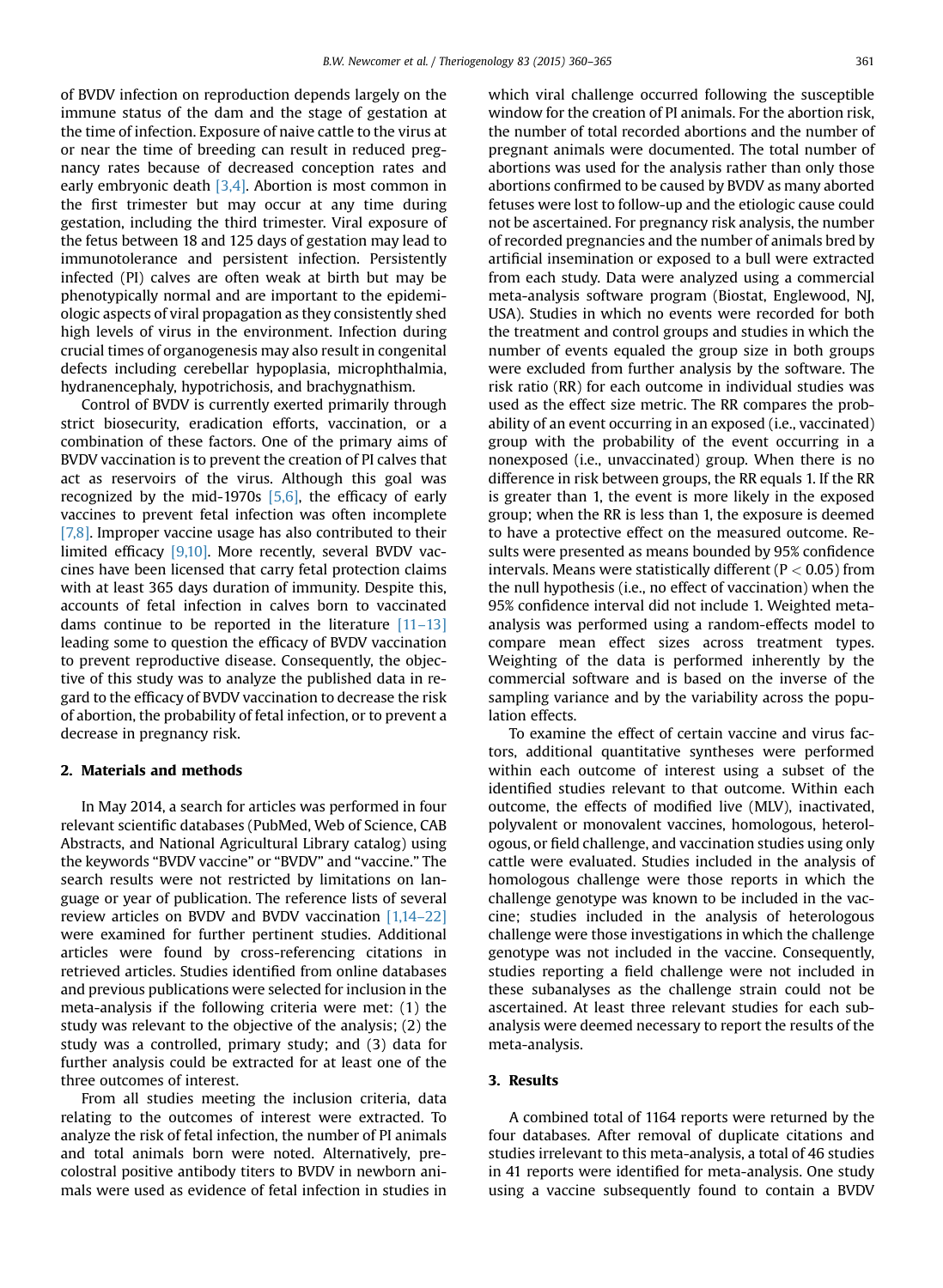contaminant and one vaccine safety study with no BVDV challenge were excluded from further analyses, leaving a total of 44 studies in 39 reports included in the final quantitative analyses (Appendix A). Thirty-five of the 44 identified studies contained the necessary data to assess the efficacy of BVDV vaccination to prevent fetal infection. In one study, viral challenge resulted in fetal infection in all study animals, both vaccinates and unvaccinated controls; thus, this study was eliminated from further analyses by the software, leaving a total of 34 included studies in the meta-analysis of the effect of BVDV vaccination on fetal infection. Data on abortion risk was reported in 32 of the 44 studies; five studies were excluded from the analyses concerning abortion risk as no abortion events were recorded in the treatment or control groups. In 23 of the 44 identified studies, vaccination occurred before breeding and pregnancy data was available for analysis. In three studies, all animals in both the vaccinated and unvaccinated groups were pregnant, resulting in exclusion of these studies by the software from further analyses.

The risk of fetal infection in vaccinated animals regardless of vaccine type or challenge method was approximately one-seventh the risk in unvaccinated animals (Fig. 1). Significant ( $P < 0.001$ ) reductions in the risk of fetal infection were found in all subanalyses performed with the exception of when vaccinated animals were challenged with a heterologous viral genotype (Table 1). The probability of fetal infection was found to be lowest



#### Fig. 1. Forest plot of the meta-analysis of the effect of bovine viral diarrhea virus vaccination on fetal infection. The study names included in the analysis are shown on the left ([2–9,11–27,28–[30,32,33,35,37](#page-6-0)–39] of Appendix A) with their corresponding effect size and 95% confidence interval (CI). The overall effect is shown at the bottom, represented by the shaded diamond. The dotted vertical line represents a risk ratio (RR) of 1, indicating no significant difference between vaccinates and controls.

#### Table 1

Meta-analysis results for the effect of bovine viral diarrhea virus vaccination on fetal infection showing the risk ratio, 95% confidence interval, and associated P value.

| <b>Factor</b>          | Risk ratio        | Lower | Upper | P value   |
|------------------------|-------------------|-------|-------|-----------|
| Overall                | 0.152             | 0.103 | 0.224 | < 0.001   |
| Cattle studies         | 0.135             | 0.091 | 0.203 | < 0.001   |
| Field challenge        | Insufficient data |       |       |           |
| MLV vaccine            | 0.117             | 0.074 | 0.184 | <0.001    |
| Inactivated vaccine    | 0.236             | 0.131 | 0.426 | <0.001    |
| Heterologous challenge | 0.542             | 0.290 | 1.014 | 0.055     |
| Homologous challenge   | 0.158             | 0.084 | 0.296 | <0.001    |
| Polyvalent vaccine     | 0.097             | 0.056 | 0.168 | <0.001    |
| Monovalent vaccine     | 0.177             | 0.096 | 0.328 | $<$ 0.001 |

Abbreviation: MLV, modified live.

when using a polyvalent (RR  $= 0.10$ ; 95% CI, 0.06–0.17) or MLV vaccine (RR =  $0.12$ ; 95% CI, 0.07-0.18). In studies with a known and intentional challenge (field challenge studies excluded), exposure in 353 of 369 (95.7%) unvaccinated animals resulted in fetal infection (data not shown).

In studies included in this meta-analysis, the overall abortion rate was reduced by approximately 40% in animals vaccinated against BVDV (RR  $= 0.57$ ; 95% CI, 0.46–0.70) (Fig. 2) compared with unvaccinated control groups. The best protection against abortion was provided when the challenge virus genotype was included in the vaccine  $(RR = 0.29; 95% CI, 0.13–0.66);$  an insufficient number of



Fig. 2. Forest plot of the meta-analysis of the effect of bovine viral diarrhea virus vaccination on abortion. The study names included in the analysis are shown on the left ([1,2,4–[6,11,15,16,18,19,21,23](#page-6-0)–27,29,32,35,39] of Appendix A) with their corresponding effect size and 95% confidence interval (CI). The overall effect is shown at the bottom, represented by the shaded diamond. The dotted vertical line represents a risk ratio (RR) of 1, indicating no significant difference between vaccinates and controls.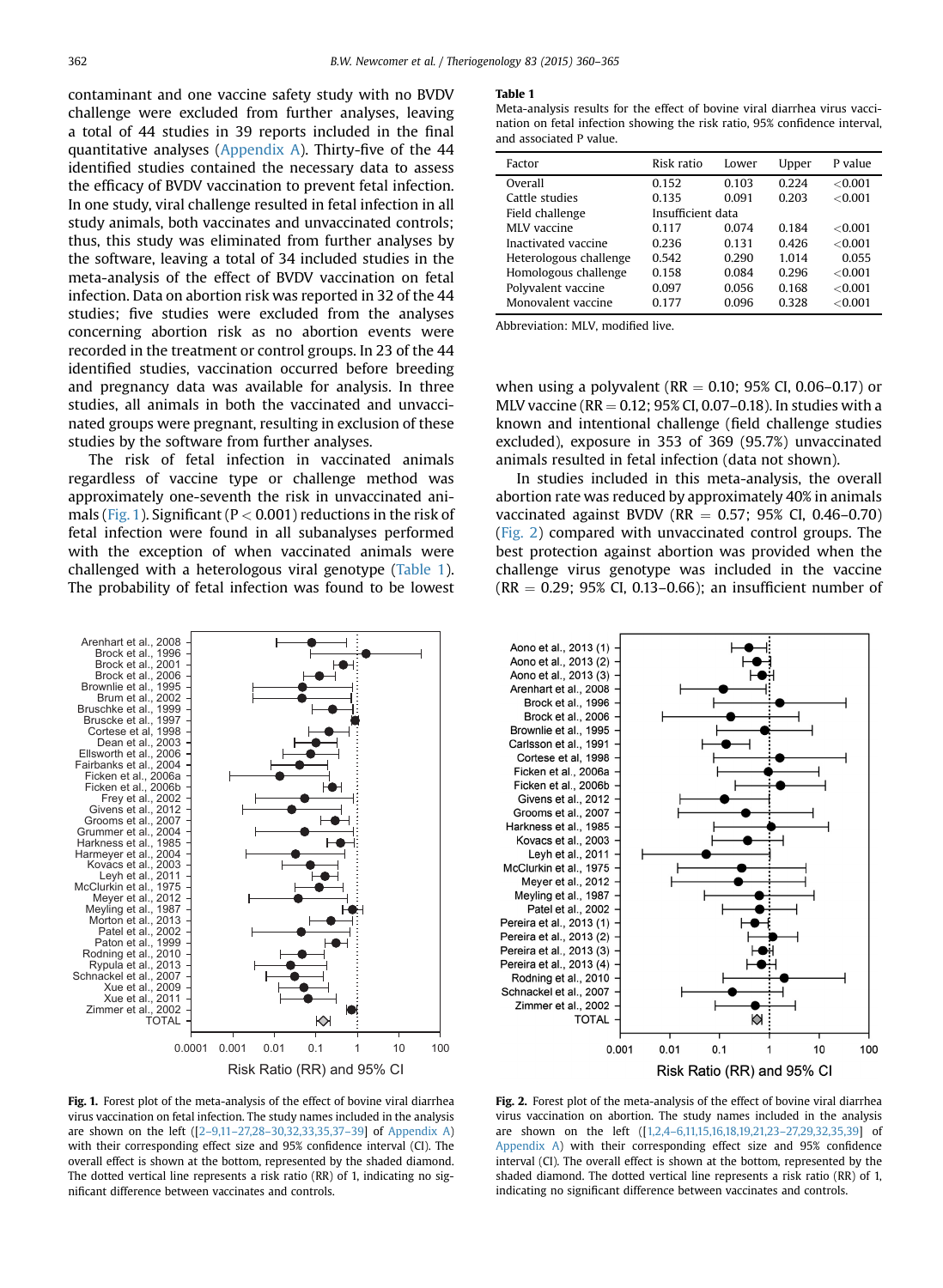#### Table 2

Meta-analysis results for the effect of bovine viral diarrhea virus vaccination on abortion rate showing the risk ratio, 95% confidence interval, and associated P value.

| Factor                 | Risk ratio        | Lower | Upper | P value |
|------------------------|-------------------|-------|-------|---------|
| Overall                | 0.566             | 0.455 | 0.702 | < 0.001 |
| Cattle only            | 0.600             | 0.482 | 0.747 | < 0.001 |
| Field challenge        | 0.672             | 0.535 | 0.844 | 0.001   |
| MLV vaccine            | 0.369             | 0.185 | 0.734 | 0.005   |
| Inactivated vaccine    | 0.662             | 0.520 | 0.842 | 0.001   |
| Heterologous challenge | Insufficient data |       |       |         |
| Homologous challenge   | 0.287             | 0.125 | 0.659 | 0.003   |
| Polyvalent vaccine     | 0.314             | 0.140 | 0.705 | 0.005   |
| Monovalent vaccine     | 0.517             | 0.360 | 0.744 | < 0.001 |

Abbreviation: MLV, modified live.

studies were available for inclusion in the analysis to calculate the RR for abortion in cows challenged with virus heterologous to the vaccinal genotype (Table 2). All other subanalyses demonstrated a significant ( $P < 0.05$ ) protective effect of BVDV vaccination. The use of MLV vaccines  $(RR = 0.37; 95% CI, 0.19-0.73)$  was more effective in reducing the risk of abortion in vaccinates than the use of inactivated vaccines (RR =  $0.66$ ; 95% CI, 0.52–0.84).

In this meta-analysis, the overall effect of BVDV vaccination on pregnancy risk (RR  $= 1.05$ ; 95% CI, 0.99–1.12) was not statistically significant ( $P = 0.12$ ) (Fig. 3). Pregnancy risk was significantly higher in BVDV vaccinates subjected to field challenge compared with nonvaccinates



Fig. 3. Forest plot of the meta-analysis of the effect of bovine viral diarrhea virus vaccination on pregnancy risk. The study names included in the analysis are shown on the left ([1,4–[6,11,18,19,26,28,30,32,34,38,39\]](#page-6-0) of Appendix A) with their corresponding effect size and 95% confidence interval (CI). The overall effect is shown at the bottom, represented by the shaded diamond. The dotted vertical line represents a risk ratio (RR) of 1, indicating no significant difference between vaccinates and controls.

#### Table 3

Meta-analysis results for the effect of bovine viral diarrhea virus vaccination on pregnancy risk showing the risk ratio, 95% confidence interval, and associated P value.

| Factor                 | Risk ratio        | Lower | Upper   | P value |
|------------------------|-------------------|-------|---------|---------|
| Overall                | 1.052             | 0.987 | 1.121   | 0.118   |
| Cattle only            | 1.052             | 0.987 | 1.121   | 0.118   |
| Field challenge        | 1.053             | 1.022 | 1.085   | 0.001   |
| MLV vaccine            | 0.955             | 0.858 | 1.062   | 0.396   |
| Inactivated vaccine    | 1.069             | 0.985 | 1.161   | 0.108   |
| Heterologous challenge | Insufficient data |       |         |         |
| Homologous challenge   | 1.023             | 0.878 | 1.193   | 0.771   |
| Polyvalent vaccine     | Insufficient data |       |         |         |
| Monovalent vaccine     | 1.038             | 0.954 | 1 1 2 9 | 0.391   |

Abbreviation: MLV, modified live.

 $(RR = 1.05; 95\% CI, 1.02–1.09)$  (Table 3). Other subanalyses of the included studies did not detect significant differences ( $P < 0.05$ ) in pregnancy risk based on the type of vaccine or viral challenge.

## 4. Discussion and conclusions

This meta-analysis provides a quantitative measure of the efficacy of BVDV vaccination to prevent subsequent reproductive disease, namely fetal infection, abortion, and decreased pregnancy risk. Meta-analysis of the results of published trials indicates that the risk of fetal infection in vaccinated cattle is less than one-seventh the risk in unvaccinated controls. Fetal infection resulting in the birth of PI animals represents the most critical step in the control of BVDV on farms. The prevalence of PI animals in US beef cow-calf operations is estimated to be approximately 0.1% to 0.55% [23–[25\]](#page-5-0). Although the prevalence of PI animals is relatively low, their impact on BVDV pathogenesis and transmission is significant. As PI animals may be phenotypically normal, they are often undetected and allowed to remain in the herd, thus propagating the infection cycle. Consequently, vaccination represents a proven method to considerably decrease the number of PI animals that are born and can serve as viral reservoirs.

The percentage of unvaccinated herds seropositive to BVDV may be as high as  $53\%$  [\[26\]](#page-5-0) indicating exposure to the virus through routes other than vaccination is relatively common. Nonvaccinal exposures may be because of contact with other cattle, which are transiently infected or PI. Field exposure of naive cattle to BVDV may result in subsequent protective immunity. Consequently, vaccination of seropositive animals may prove redundant although from an economic standpoint, it is rarely advisable to test for the presence of serum antibodies before vaccination. Additionally, BVDV exposure may occur through contact with infected wildlife, most notably the white-tailed deer (Odocoileus virginianus). Evidence of both transient and persistent infections has been reported in wild deer populations [\[27,28\]](#page-5-0), and the potential for transmission between infected deer and susceptible cattle has been demonstrated experimentally [\[29\].](#page-5-0) Data compiled for this meta-analysis show that infection of naive dams during a susceptible period of gestation may result in fetal infection in greater than 95% of exposures. Given the high proportion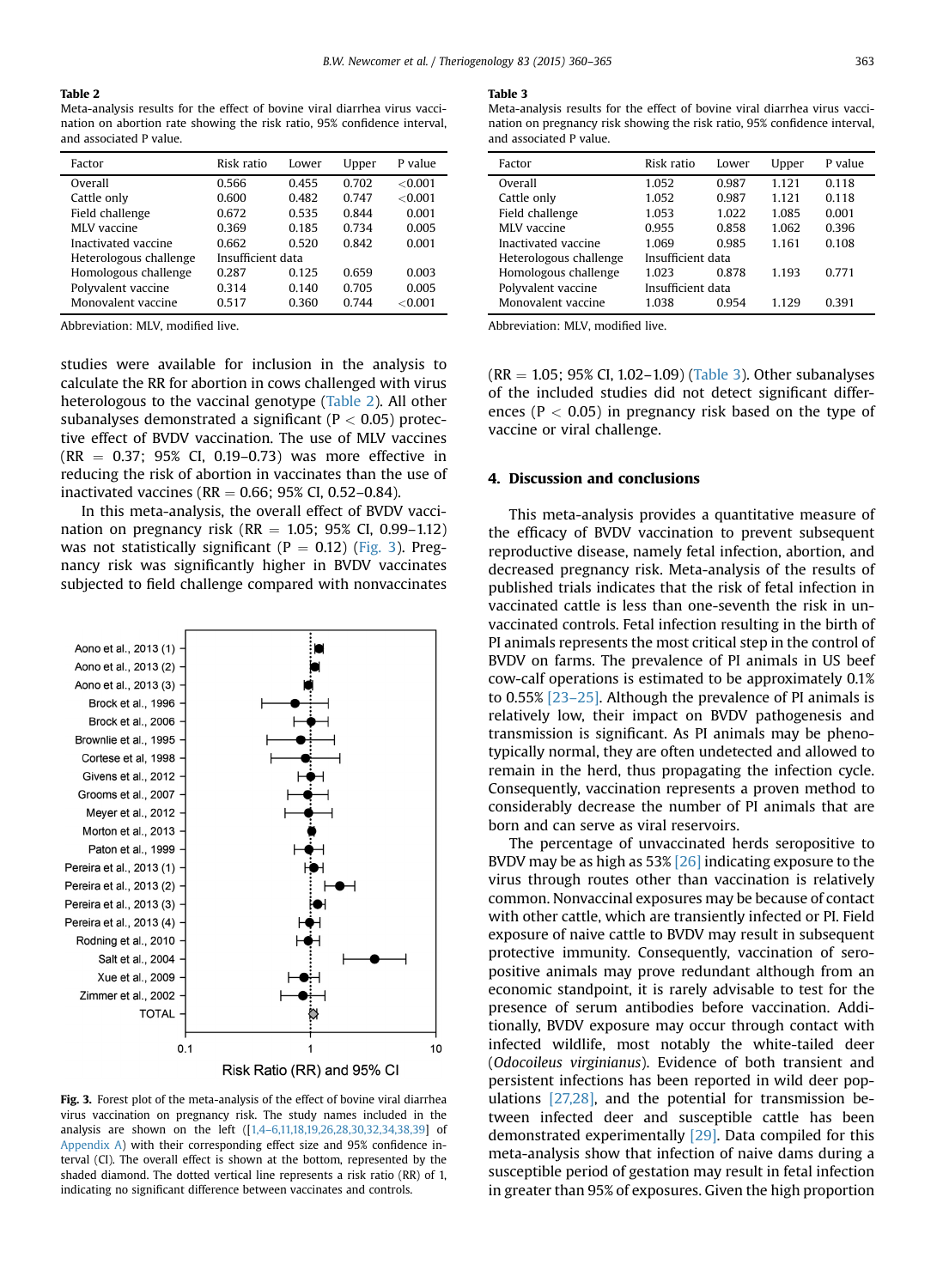of exposure in unvaccinated cattle and the efficiency of fetal infection by the virus, the risk of PI cattle formation in naive cattle is likely underestimated.

Genetic analysis of BVDV isolates has led to the recognition of two distinct viral genotypes, BVDV1 and BVDV2; BVDV1 isolates are commonly classified as 1a or 1b subgenotypes based on sequence homology. Although the genotypes cross-react serologically, antigenic differences exist between the two species [\[30\]](#page-5-0). These differences are important clinically because vaccinal protection is maximized when the vaccine strain matches the challenge strain. This was evident in our study by the improved vaccinal protection against fetal infection demonstrated during homologous challenge ( $RR = 0.16$ ) compared with heterologous challenge ( $RR = 0.54$ ) and by the decreased risk of abortion after homologous challenge only  $(RR = 0.29)$  compared with all studies  $(RR = 0.56)$ . Evidently, in the field setting, the challenge strains cannot be known with certainty before exposure occurs. In North America, the BVDV1 genotype predominates in clinical samples, although BVDV2 still accounted for greater than 25% of samples in one study [\[31\].](#page-5-0) Polyvalent vaccines  $(RR = 0.10)$  in this study demonstrated more effective protection against fetal infection than monovalent vaccines  $(RR = 0.18)$ . Polyvalent vaccines  $(RR = 0.31)$  were also more effective in the prevention of abortion after BVDV challenge than were monovalent vaccines ( $RR = 0.52$ ). For both outcomes, the effect of polyvalent vaccination exceeded the overall effect seen across all studies. Consequently, a multivalent vaccine is recommended to provide maximal coverage against a variety of potential challenge strains.

The choice of vaccine formulation (MLV vs. inactivated) is also one of debate in regard to BVDV vaccination. Inactivated vaccines are generally considered to be safer than their MLV counterparts and for that reason have been used almost exclusively when vaccinating pregnant cattle. However, within the past 10 years several MLV vaccines have been labeled for use in pregnant cattle that have been vaccinated with the same vaccine or vaccine strain within the past 12 months according to label instructions. This study reveals that both vaccine types are effective at preventing abortion and fetal infection because of BVDV. For each outcome, the estimate of the RR was lower for MLV vaccines than inactivated vaccines but vaccination with an inactivated product still resulted in significant decreases in reproductive losses. For this reason, MLV vaccination may be preferable in nonpregnant cattle or when label conditions are met in gestating cows but in situations when this is not possible, inactivated vaccines still provide a notable level of protection against BVDV challenge.

The failure of this study to demonstrate an overall beneficial effect of vaccination on pregnancy risk is likely because of the study design of the individual studies. Because of the concern of fetal infection, intentional viral challenge in reproductive vaccine studies occurs after the cow or heifer has been diagnosed as pregnant, usually between 50 and 100 days of gestation. Interestingly, this meta-analysis demonstrated a statistically significant increase in pregnancy risk ( $RR = 1.05$ ) in field trials, in which viral challenge was not limited to after conception had occurred. Otherwise stated, a 5% increase in pregnancy risk was seen in BVDV vaccinates compared with nonvaccinates. The outcome of BVDV infection or vaccination is largely dependent on the timing of the exposure. Exposure of naive heifers to PI cohorts 50 days before breeding provided effective reproductive and fetal protection [\[32\]](#page-5-0). Likewise, calves arriving at the feedlot seropositive to BVDV have a decreased risk of subsequent treatment for bovine respiratory disease [\[33\]](#page-5-0). Thus, the lack of effect seen in this meta-analysis is likely because of the timing of viral challenge in the study design. These results confirm that BVDV vaccination is safe and does not negatively affect conception when performed appropriately.

Vaccination is one tool that can be used in the control of BVDV infection and disease. The basic tenets of infectious disease control dictate that pathogen reservoirs must be eliminated and transmission of the pathogen between infected and naive animals is minimized. Identification and elimination of PI animals is central to BVDV control as they serve as the major source for viral transmission in cattle herds. After removal of PI animals, herd immunity can be enhanced through the implementation of effective vaccination protocols and biosecurity measures (as reviewed in  $[18]$ ). Biosecurity programs must focus on the introduction of purchased PI cattle or pregnant dams carrying a PI fetus. All such animals should be quarantined and tested before introduction to the herd. The offspring of pregnant purchased cattle must also be tested to ensure the animals are not PI. Exposure of cattle, especially pregnant cattle, to other animals that serve as potential reservoirs of BVDV (e.g., at livestock shows, through fence-line contact, and wildlife contact) must be limited as much as possible. Alternatively, eradication efforts in several regions or countries have proven successful at eliminating or significantly reducing the effect of BVDV infection  $[34-37]$  $[34-37]$  and should be considered where circumstances allow. Virus eradication provides the most definitive method to prevent BVDV infection and disease.

In conclusion, abortion in BVDV vaccinates is decreased by nearly 45% compared with unvaccinated controls and fetal infection is decreased by almost 85%. Additionally, pregnancy risk is increased by approximately 5% in field trials of BVDV vaccinates. Although polyvalent or MLV vaccines were more efficient in reducing abortion and fetal infection than monovalent or inactivated vaccines, respectively, all vaccine types provided significant protection. The decision to vaccinate is more important than the type of vaccine to be used when a decrease in BVDVassociated reproductive disease is desired. Vaccination, in combination with a sound biosecurity program, will greatly limit the negative reproductive impact of BVDV infection.

### Competing Interests

The authors declare no potential conflicts of interest with respect to the research, authorship, or publication of this article.

## Appendix A. Supplementary Data

Supplementary data associated with this article can be found, in the online version, at [http://dx.doi.org/10.1016/j.](http://dx.doi.org/10.1016/j.theriogenology.2014.09.028) [theriogenology.2014.09.028.](http://dx.doi.org/10.1016/j.theriogenology.2014.09.028)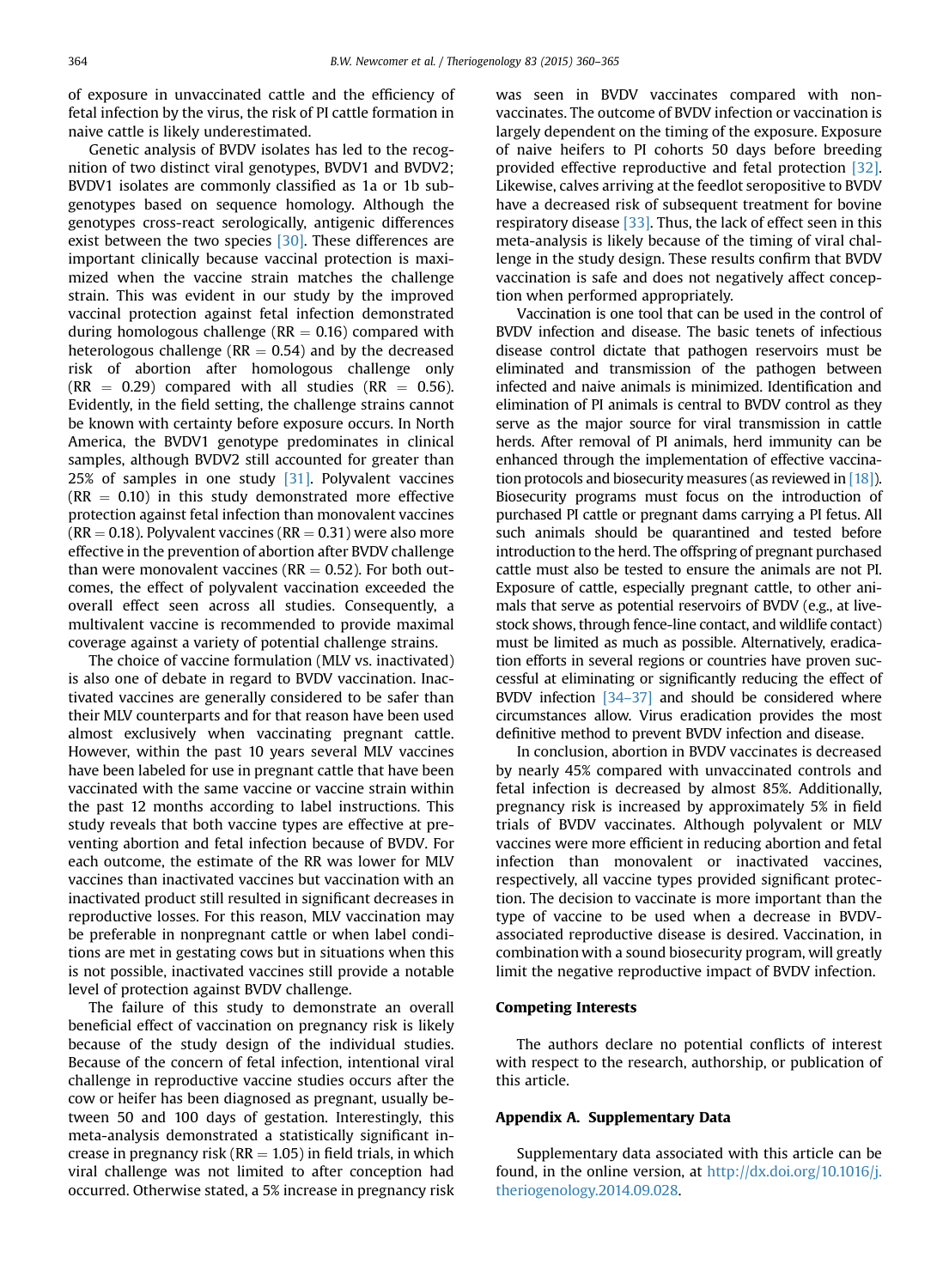#### <span id="page-5-0"></span>References

- [1] [Grooms DL. Reproductive consequences of infection with bovine](http://refhub.elsevier.com/S0093-691X(14)00520-2/sref1) [viral diarrhea virus. Vet Clin North Am Food Anim Pract 2004;20:](http://refhub.elsevier.com/S0093-691X(14)00520-2/sref1) 5–[19.](http://refhub.elsevier.com/S0093-691X(14)00520-2/sref1)
- [2] [Olafson P, Maccallum AD, Fox FH. An apparently new transmissible](http://refhub.elsevier.com/S0093-691X(14)00520-2/sref2) [disease of cattle. Cornell Vet 1946;36:205](http://refhub.elsevier.com/S0093-691X(14)00520-2/sref2)–13.
- [3] [Virakul P, Fahning ML, Joo HS, Zemjanis R. Fertility of cows chal](http://refhub.elsevier.com/S0093-691X(14)00520-2/sref3)[lenged with a cytopathic strain of bovine viral diarrhea virus during](http://refhub.elsevier.com/S0093-691X(14)00520-2/sref3) [an outbreak of spontaneous infection with a noncytopathic strain.](http://refhub.elsevier.com/S0093-691X(14)00520-2/sref3) [Theriogenology 1988;29:441](http://refhub.elsevier.com/S0093-691X(14)00520-2/sref3)–9.
- [4] [McGowan MR, Kirkland PD, Rodwell BJ, Kerr DR, Carroll CL. A](http://refhub.elsevier.com/S0093-691X(14)00520-2/sref4) field [investigation of the effects of bovine viral diarrhea virus infection](http://refhub.elsevier.com/S0093-691X(14)00520-2/sref4) [around the time of insemination on the reproductive performance](http://refhub.elsevier.com/S0093-691X(14)00520-2/sref4) [of cattle. Theriogenology 1993;39:443](http://refhub.elsevier.com/S0093-691X(14)00520-2/sref4)–9.
- [5] [McClurkin AW, CoriaMF, Smith RL. Evaluation of acetylethyleneimine](http://refhub.elsevier.com/S0093-691X(14)00520-2/sref5)[killed bovine viral diarrhea-mucosal disease virus \(BVD\) vaccine for](http://refhub.elsevier.com/S0093-691X(14)00520-2/sref5) [prevention of BVD infection of the fetus. Proc Annu Meet U S Anim](http://refhub.elsevier.com/S0093-691X(14)00520-2/sref5) [Health Assoc 1975:114](http://refhub.elsevier.com/S0093-691X(14)00520-2/sref5)–23.
- [6] [Harkness JW, Roeder PL, Drew T, Wood L, Jeffrey M. The ef](http://refhub.elsevier.com/S0093-691X(14)00520-2/sref6)ficacy of [an experimental inactivated BVD-MD vaccine. Proc CEC Semin Res](http://refhub.elsevier.com/S0093-691X(14)00520-2/sref6) [Anim Husb 1985:233](http://refhub.elsevier.com/S0093-691X(14)00520-2/sref6)–50.
- [7] [Dubovi EJ. Genetic diversity and BVD virus. Comp Immunol Micro](http://refhub.elsevier.com/S0093-691X(14)00520-2/sref7)[biol Infect Dis 1992;15:155](http://refhub.elsevier.com/S0093-691X(14)00520-2/sref7)–62.
- [8] [Van Campen H, Woodard L. Fetal infection may not be preventable](http://refhub.elsevier.com/S0093-691X(14)00520-2/sref8) [with BVDV vaccines. J Am Vet Med Assoc 1997;210:480](http://refhub.elsevier.com/S0093-691X(14)00520-2/sref8).
- [9] [Quaife T. Improper vaccination compounds BVD problem. Dairy](http://refhub.elsevier.com/S0093-691X(14)00520-2/sref9) [Herd Man 2006;33:12](http://refhub.elsevier.com/S0093-691X(14)00520-2/sref9)–6.
- [10] [Negron M, Raizman EA, Pogranichniy R, Hilton WM, Levy M. Survey](http://refhub.elsevier.com/S0093-691X(14)00520-2/sref10) [on management practices related to the prevention and control of](http://refhub.elsevier.com/S0093-691X(14)00520-2/sref10) [bovine viral diarrhea virus on dairy farms in Indiana, United States.](http://refhub.elsevier.com/S0093-691X(14)00520-2/sref10) [Prev Vet Med 2011;99:130](http://refhub.elsevier.com/S0093-691X(14)00520-2/sref10)–5.
- [11] [Bolin SR, Lim A, Grotelueschen DM, Mcbeth WW, Cortese VS. Ge](http://refhub.elsevier.com/S0093-691X(14)00520-2/sref11)[netic characterization of bovine viral diarrhea viruses isolated from](http://refhub.elsevier.com/S0093-691X(14)00520-2/sref11) [persistently infected calves born to dams vaccinated against bovine](http://refhub.elsevier.com/S0093-691X(14)00520-2/sref11) [viral diarrhea virus before breeding. Am J Vet Res 2009;70:86](http://refhub.elsevier.com/S0093-691X(14)00520-2/sref11)–91.
- [12] [Blanchard PC, Ridpath JF, Walker JB, Hietala SK. An outbreak of late](http://refhub.elsevier.com/S0093-691X(14)00520-2/sref12)[term abortions, premature births, and congenital deformities asso](http://refhub.elsevier.com/S0093-691X(14)00520-2/sref12)[ciated with a bovine viral diarrhea virus 1 subtype b that induces](http://refhub.elsevier.com/S0093-691X(14)00520-2/sref12) [thrombocytopenia. J Vet Diagn Invest 2010;22:128](http://refhub.elsevier.com/S0093-691X(14)00520-2/sref12)–31.
- [13] [Dezen S, Otonel RAA, Al](http://refhub.elsevier.com/S0093-691X(14)00520-2/sref13)fieri AF, Lunardi M, Alfieri AA. Bovine viral [diarrhea virus \(BVDV\) infection pro](http://refhub.elsevier.com/S0093-691X(14)00520-2/sref13)file in a high production dairy [herd with vaccination program against BVDV. Pesq Vet Bras 2013;](http://refhub.elsevier.com/S0093-691X(14)00520-2/sref13) [33:141](http://refhub.elsevier.com/S0093-691X(14)00520-2/sref13)–7.
- [14] [Bolin SR. Control of bovine viral diarrhea infection by use of vacci](http://refhub.elsevier.com/S0093-691X(14)00520-2/sref14)[nation. Vet Clin North Am Food Anim Pract 1995;11:615](http://refhub.elsevier.com/S0093-691X(14)00520-2/sref14)–25.
- [15] [van Oirschot JT, Bruschke CJ, van Rijn PA. Vaccination of cattle](http://refhub.elsevier.com/S0093-691X(14)00520-2/sref15) [against bovine viral diarrhoea. Vet Microbiol 1999;64:169](http://refhub.elsevier.com/S0093-691X(14)00520-2/sref15)–83.
- [16] [Kelling CL. Evolution of bovine viral diarrhea virus vaccines. Vet Clin](http://refhub.elsevier.com/S0093-691X(14)00520-2/sref16) [North Am Food Anim Pract 2004;20:115](http://refhub.elsevier.com/S0093-691X(14)00520-2/sref16)–29.
- [17] [Lindberg AL. Bovine viral diarrhoea virus infections and its con](http://refhub.elsevier.com/S0093-691X(14)00520-2/sref17)[trol](http://refhub.elsevier.com/S0093-691X(14)00520-2/sref17)-[a review. Vet Q 2003;25:1](http://refhub.elsevier.com/S0093-691X(14)00520-2/sref17)-16.
- [18] [Walz PH, Grooms DL, Passler T, Ridpath JF, Tremblay R, Step DL,](http://refhub.elsevier.com/S0093-691X(14)00520-2/sref18) [et al. Control of bovine viral diarrhea virus in ruminants. J Vet Intern](http://refhub.elsevier.com/S0093-691X(14)00520-2/sref18) [Med 2010;24:476](http://refhub.elsevier.com/S0093-691X(14)00520-2/sref18)–86.
- [19] [Kalaycioglu AT. Bovine viral diarrhoea virus \(BVDV\) diversity and](http://refhub.elsevier.com/S0093-691X(14)00520-2/sref19) [vaccination. A review. Vet Q 2007;29:60](http://refhub.elsevier.com/S0093-691X(14)00520-2/sref19)–7.
- [20] [Ridpath J. Preventive strategy for BVDV infection in North America.](http://refhub.elsevier.com/S0093-691X(14)00520-2/sref20) [Jpn J Vet Res 2012;60\(Suppl\):S41](http://refhub.elsevier.com/S0093-691X(14)00520-2/sref20)–9.
- [21] [Ridpath JF. Immunology of BVDV vaccines. Biologicals 2013;41:](http://refhub.elsevier.com/S0093-691X(14)00520-2/sref21)  $14-9.$  $14-9.$
- [22] [Newcomer BW, Givens MD. Approved and experimental counter](http://refhub.elsevier.com/S0093-691X(14)00520-2/sref22)[measures against pestiviral diseases: bovine viral diarrhea, classical](http://refhub.elsevier.com/S0093-691X(14)00520-2/sref22) [swine fever and border disease. Antiviral Res 2013;100:133](http://refhub.elsevier.com/S0093-691X(14)00520-2/sref22)–50.
- [23] [Wittum TE, Grotelueschen DM, Brock KV, Kvasnicka WG, Floyd JG,](http://refhub.elsevier.com/S0093-691X(14)00520-2/sref23) [Kelling CL, et al. Persistent bovine viral diarrhoea virus infection in](http://refhub.elsevier.com/S0093-691X(14)00520-2/sref23) [US beef herds. Prev Vet Med 2001;49:83](http://refhub.elsevier.com/S0093-691X(14)00520-2/sref23)–94.
- [24] O'[Connor AM, Reed MC, Denagamage TN, Yoon KJ, Sorden SD,](http://refhub.elsevier.com/S0093-691X(14)00520-2/sref24) [Cooper VL. Prevalence of calves persistently infected with bovine](http://refhub.elsevier.com/S0093-691X(14)00520-2/sref24) [viral diarrhea virus in beef cow-calf herds enrolled in a voluntary](http://refhub.elsevier.com/S0093-691X(14)00520-2/sref24) [screening project. J Am Vet Med Assoc 2007;230:1691](http://refhub.elsevier.com/S0093-691X(14)00520-2/sref24)–6.
- [25] [Fulton RW, Whitley EM, Johnson BJ, Ridpath JF, Kapil S, Burge LJ,](http://refhub.elsevier.com/S0093-691X(14)00520-2/sref25) [et al. Prevalence of bovine viral diarrhea virus \(BVDV\) in persis](http://refhub.elsevier.com/S0093-691X(14)00520-2/sref25)[tently infected cattle and BVDV subtypes in affected cattle in beef](http://refhub.elsevier.com/S0093-691X(14)00520-2/sref25) [herds in south central United States. Can J Vet Res 2009;73:283](http://refhub.elsevier.com/S0093-691X(14)00520-2/sref25)–91.
- [26] [Scott HM, Sorensen O, Wu JT, Chow EY, Manninen K, VanLeeuwen JA.](http://refhub.elsevier.com/S0093-691X(14)00520-2/sref26) [Seroprevalence of Mycobacterium avium subspecies paratuber](http://refhub.elsevier.com/S0093-691X(14)00520-2/sref26)[culosis, Neospora caninum, bovine leukemia virus, and bovine viral](http://refhub.elsevier.com/S0093-691X(14)00520-2/sref26) [diarrhea virus infection among dairy cattle and herds in Alberta and](http://refhub.elsevier.com/S0093-691X(14)00520-2/sref26) [agroecological risk factors associated with seropositivity. Can Vet J](http://refhub.elsevier.com/S0093-691X(14)00520-2/sref26) [2006;47:981](http://refhub.elsevier.com/S0093-691X(14)00520-2/sref26)–91.
- [27] [Passler T, Walz PH, Ditchkoff SS, Walz HL, Givens MD, Brock KV.](http://refhub.elsevier.com/S0093-691X(14)00520-2/sref27) [Evaluation of hunter-harvested white-tailed deer for evidence of](http://refhub.elsevier.com/S0093-691X(14)00520-2/sref27) [bovine viral diarrhea virus infection in Alabama. J Vet Diagn Invest](http://refhub.elsevier.com/S0093-691X(14)00520-2/sref27) [2008;20:79](http://refhub.elsevier.com/S0093-691X(14)00520-2/sref27)–82.
- [28] [Pogranichniy RM, Raizman E, Thacker HL, Stevenson GW. Prevalence](http://refhub.elsevier.com/S0093-691X(14)00520-2/sref28) [and characterization of bovine viral diarrhea virus in the white-tailed](http://refhub.elsevier.com/S0093-691X(14)00520-2/sref28) [deer population in Indiana. J Vet Diagn Invest 2008;20:71](http://refhub.elsevier.com/S0093-691X(14)00520-2/sref28)–4.
- [29] [Negron ME, Pogranichniy RM, Van AW, Hilton WM, Levy M,](http://refhub.elsevier.com/S0093-691X(14)00520-2/sref29) [Raizman EA. Evaluation of horizontal transmission of bovine viral](http://refhub.elsevier.com/S0093-691X(14)00520-2/sref29) [diarrhea virus type 1a from experimentally infected white-tailed](http://refhub.elsevier.com/S0093-691X(14)00520-2/sref29) [deer fawns \(Odocoileus virginianus\) to colostrum-deprived calves.](http://refhub.elsevier.com/S0093-691X(14)00520-2/sref29) [Am J Vet Res 2012;73:257](http://refhub.elsevier.com/S0093-691X(14)00520-2/sref29)–62.
- [30] [Ridpath JF, Neill JD, Frey M, Landgraf JG. Phylogenetic, antigenic and](http://refhub.elsevier.com/S0093-691X(14)00520-2/sref30) [clinical characterization of type 2 BVDV from North America. Vet](http://refhub.elsevier.com/S0093-691X(14)00520-2/sref30) [Microbiol 2000;77:145](http://refhub.elsevier.com/S0093-691X(14)00520-2/sref30)–55.
- [31] [Fulton RW, Ridpath JF, Ore S, Confer AW, Saliki JT, Burge LJ, et al.](http://refhub.elsevier.com/S0093-691X(14)00520-2/sref31) [Bovine viral diarrhoea virus \(BVDV\) subgenotypes in diagnostic](http://refhub.elsevier.com/S0093-691X(14)00520-2/sref31) [laboratory accessions: distribution of BVDV1a, 1b, and 2a sub](http://refhub.elsevier.com/S0093-691X(14)00520-2/sref31)[genotypes. Vet Microbiol 2005;111:35](http://refhub.elsevier.com/S0093-691X(14)00520-2/sref31)–40.
- [32] Rodning SP, Givens MD, Marley MS, Zhang Y, Riddell KP, Galik PK, et al. [Reproductive and economic impact following controlled introduc](http://refhub.elsevier.com/S0093-691X(14)00520-2/sref32)[tion of cattle persistently infected with bovine viral diarrhea virus](http://refhub.elsevier.com/S0093-691X(14)00520-2/sref32) [into a naive group of heifers. Theriogenology 2012;78:1508](http://refhub.elsevier.com/S0093-691X(14)00520-2/sref32)–16.
- [33] O'[Connor A, Martin SW, Nagy E, Menzies P, Harland R. The relation](http://refhub.elsevier.com/S0093-691X(14)00520-2/sref33)[ship between the occurrence of undifferentiated bovine respiratory](http://refhub.elsevier.com/S0093-691X(14)00520-2/sref33) [disease and titer changes to bovine coronavirus and bovine viral](http://refhub.elsevier.com/S0093-691X(14)00520-2/sref33) [diarrhea virus in 3 Ontario feedlots. Can J Vet Res 2001;65:137](http://refhub.elsevier.com/S0093-691X(14)00520-2/sref33)–42.
- [34] [Bitsch V, Hansen KE, Ronsholt L. Experiences from the Danish pro](http://refhub.elsevier.com/S0093-691X(14)00520-2/sref34)[gramme for eradication of bovine virus diarrhoea \(BVD\) 1994-1998](http://refhub.elsevier.com/S0093-691X(14)00520-2/sref34) [with special reference to legislation and causes of infection. Vet](http://refhub.elsevier.com/S0093-691X(14)00520-2/sref34) [Microbiol 2000;77:137](http://refhub.elsevier.com/S0093-691X(14)00520-2/sref34)–43.
- [35] [Stahl K, Alenius S. BVDV control and eradication in Europe](http://refhub.elsevier.com/S0093-691X(14)00520-2/sref35)-[an](http://refhub.elsevier.com/S0093-691X(14)00520-2/sref35) [update. Jpn J Vet Res 2012;60:S31](http://refhub.elsevier.com/S0093-691X(14)00520-2/sref35)–9.
- [36] [Loken T, Nyberg O. Eradication of BVDV in cattle: the Norwegian](http://refhub.elsevier.com/S0093-691X(14)00520-2/sref36) [project. Vet Rec 2013;172:661](http://refhub.elsevier.com/S0093-691X(14)00520-2/sref36)–5.
- [37] [Sandvik T. Progress of control and prevention programs for bovine](http://refhub.elsevier.com/S0093-691X(14)00520-2/sref37) [viral diarrhea virus in Europe. Vet Clin North Am Food Anim Pract](http://refhub.elsevier.com/S0093-691X(14)00520-2/sref37) [2004;20:151](http://refhub.elsevier.com/S0093-691X(14)00520-2/sref37)–69.